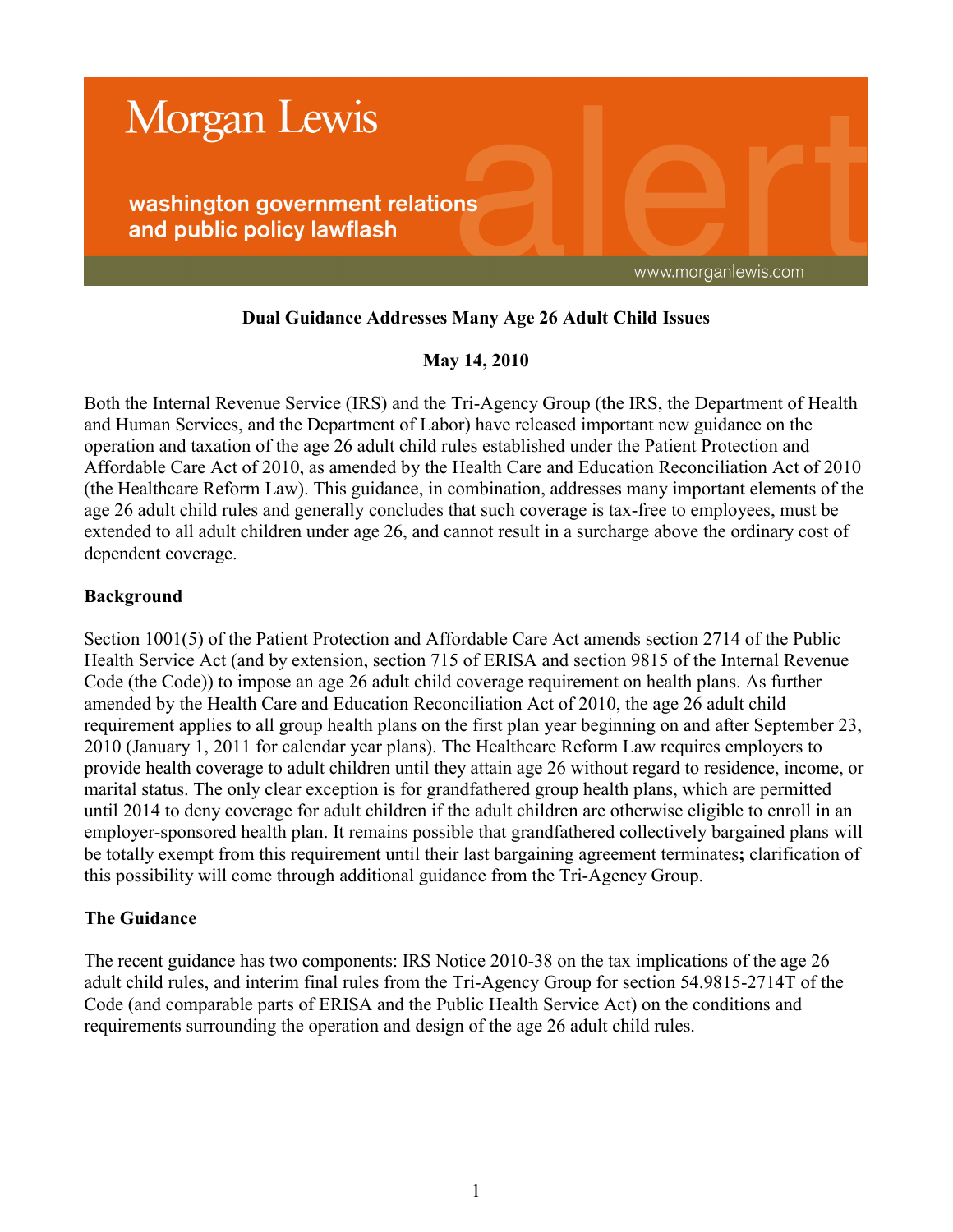### **IRS Notice 2010-38**

IRS Notice 20120-38 is comprehensive in its application and clear in its guidance; namely, that employees will not suffer any withholding or taxation consequences (including FICA, FUTA, and the Railroad Retirement Tax Act) associated with contributions to or benefits from health plan coverage for adult children up to age 26. Further, the Notice clarifies that, if a plan voluntarily continues coverage until the close of the calendar year in which an adult child attains age 26, such coverage remains taxfree. The Notice also clarifies that these new rules are effective March 30, 2010, which will be a relief to employers that voluntarily adopt parts or all of the age 26 adult child rules in advance of the applicable effective date. This favorable tax treatment is also available for Code section 401(h) retiree health accounts in pension plans, voluntary employees' beneficiary associations (VEBAs), and self -employed individuals.

IRS Notice 2010-38 also states that employers can rely on the employee's representation as to the adult child's date of birth.

In addition, IRS Notice 2010-38 states that employees can purchase adult child coverage on a pre-tax premium basis through a cafeteria plan, and allows employers to postpone amending their cafeteria plans to reflect the pre-tax premiums until December 31, 2010.

Note, finally, that employees whose employer voluntarily extends other coverage (such as limited scope nonintegral dental and vision coverage) to adult children will be able to enjoy the same tax-free treatment for contributions to and benefits from such other coverage.

### **Tri-Agency Group Guidance**

The Tri-Agency Group guidance is equally sweeping and clear with respect to the conditions and requirements surrounding the operation and design of the age 26 adult child rules.

Significant components of the Tri-Agency Group guidance are as follows:

- Plans must cover adult children until age 26 without limitations. This means that the days of full-time student certifications, marriage restrictions, residency requirements, or income limitations are at an end. Now, as long as the adult child is under age 26 and a child of the participant, the health plan must offer coverage. The only limited exception is that grandfathered plans can exclude coverage for adult children until 2014 if the adult children are eligible to enroll in an employer-sponsored plan other than the plan of either parent. Plans can, however, exclude coverage for a spouse or a child of an adult child.
- Plans cannot impose a surcharge on adult child coverage. Plans are free to revisit their pricing methodology for all dependents, but must charge the same for each dependent. This may cause plans to move to employee  $+1, +2, +3,$  etc., pricing structures.
- Plans must allow adult children to enroll in the plan even if they were never previously covered under the plan. A transitional rule requires communicating the new opportunity to all employees (such as during the upcoming annual enrollment process in a prominent manner) and offering an open enrollment opportunity of at least 30 days in length to join the plan.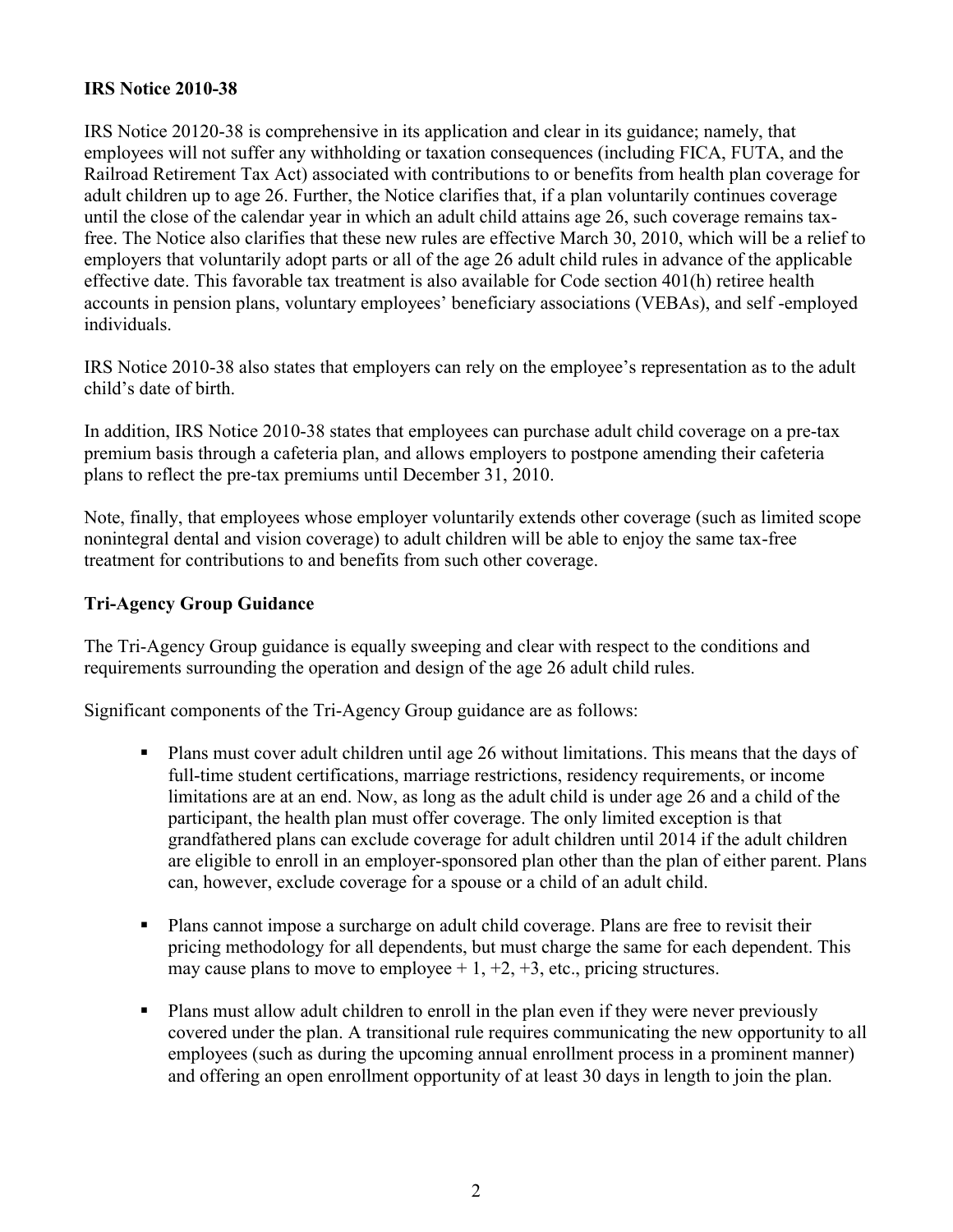While this enrollment can begin on the first day of the next plan year, the effective date of enrollment must be retroactive to the start of that plan year.

- Plans must treat any adult child enrolling as a special enrollee under the HIPAA portability provisions. This means that the adult child can choose any option available under the plan, their parent can move to the option chosen by the adult child, and a parent who is not currently covered can enroll along with the adult child.
- **Plans must allow adult children currently on COBRA to rejoin their parent's coverage under** the plan. When the adult children attain age 26 and lose coverage, they are subsequently entitled to another 36 months of COBRA.
- The only circumstances under which a plan can reject adult child coverage would be (i) if the plan does not provide coverage to any dependents or (ii) if the child's parent is no longer eligible for coverage under the terms of the plan.

While the Tri-Agency Group interim regulations are final, they provide for a 90-day comment period.

Note that an employer that voluntarily adopts the age 26 adult child rules before their effective date can initially choose whether to comply with some or all of the requirements of the Tri-Agency Group guidance. This flexibility exists because the Tri-Agency Group guidance is not effective until plan years beginning on and after September 23, 2010.

Morgan Lewis will continue to monitor developments as further guidance is released regarding the age 26 adult child requirement and its tax implications. If you have any questions or would like more information on any of the issues discussed in this LawFlash, please contact the author of this LawFlash, Andy **R. Anderson** (312.324.1177[; aanderson@morganlewis.com\)](mailto:aanderson@morganlewis.com), or any of the following key members of our cross-practice Healthcare Reform Law resource team:

| <b>FDA &amp; Healthcare Practice</b>                               |                  |              |                                         |
|--------------------------------------------------------------------|------------------|--------------|-----------------------------------------|
| Joyce A. Cowan                                                     | Washington, D.C. | 202.739.5373 | icowan@morganlewis.com                  |
| Kathleen M. Sanzo                                                  | Washington, D.C. | 202.739.5209 | $ksanzo(\omega)$ morganlewis.com        |
| <b>Employee Benefits &amp; Executive Compensation Practice</b>     |                  |              |                                         |
| Andy R. Anderson                                                   | Chicago          | 312.324.1177 | $a$ anderson $(a)$ morganlewis.com      |
| Steven D. Spencer                                                  | Philadelphia     | 215.963.5714 | sspencer(a)morganlewis.com              |
| <b>Antitrust Practice</b>                                          |                  |              |                                         |
| Thomas J. Lang                                                     | Washington, D.C. | 202.739.5609 | $tlang(\theta)$ morganiewis.com         |
| Scott A. Stempel                                                   | Washington, D.C. | 202.739.5211 | sstempel@morganlewis.com                |
| <b>Business &amp; Finance Practice -</b>                           |                  |              |                                         |
| Mergers & Acquisitions, Securities, Emerging Business & Technology |                  |              |                                         |
| Marlee S. Myers                                                    | Pittsburgh       | 412.560.3310 | msmyers@morganlewis.com                 |
| Scott D. Karchmer                                                  | San Francisco    | 415.442.1091 | skarchmer@morganlewis.com               |
| Randall B. Sunberg                                                 | Princeton        | 609.919.6606 | rsunberg(a) morganlewis.com             |
| <b>Labor &amp; Employment Practice</b>                             |                  |              |                                         |
| Joseph J. Costello                                                 | Philadelphia     | 215.963.5295 | jcostello@morganlewis.com               |
| John F. Ring                                                       | Washington, D.C. | 202.739.5096 | $\text{iring}(\omega)$ morgan lewis.com |
|                                                                    |                  |              |                                         |